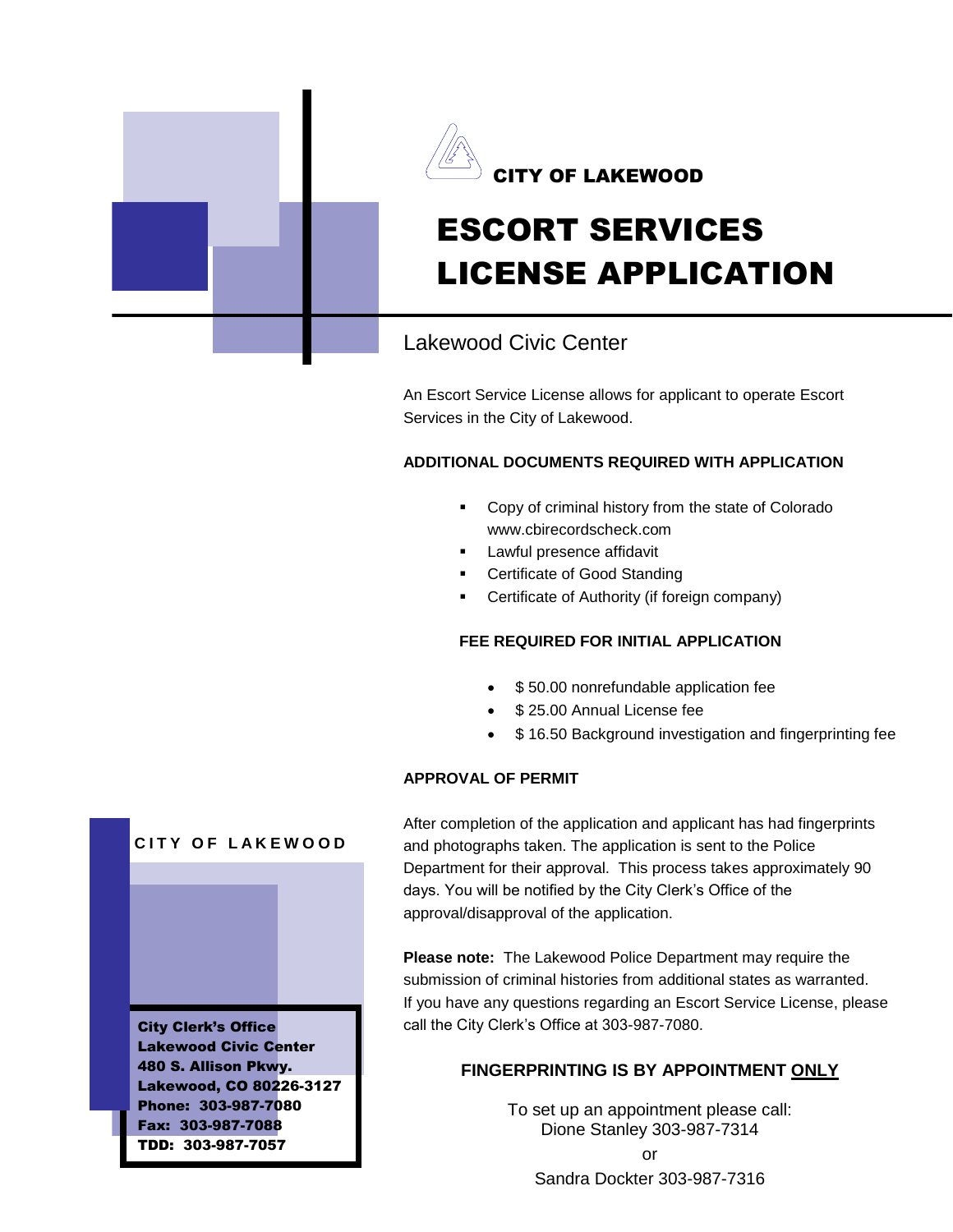## **CITY OF LAKEWOOD, COLORADO BACKGROUND INVESTIGATION REPORT FOR ESCORT SERVICES**

This document provides basic information that is necessary for the licensing authorities' investigation. **ALL** questions must be answered in their entirety. Every answer you give will be checked for its truthfulness. **A falsehood, or omission of facts, constitutes evidence regarding the character of the applicant and may result in denial of the application.**

1. Name of applicant:

2. Applicant is a:  $\Box$  Limited Liability Company  $\Box$  Corporation  $\Box$  Partnership  $\Box$  Sole Proprietorship

3. Date of Incorporation or Formation: \_\_\_\_\_\_\_\_\_\_\_\_\_\_\_\_\_\_\_\_\_\_\_\_\_\_\_\_\_\_\_\_\_\_\_\_\_\_\_\_\_\_\_\_\_\_\_\_

4. List all officers, directors (corporation), managing members (LLC), or partners

| <b>Position Held</b> | Names of all Directors, Officers,<br><b>Managing Members, or partners</b> | <b>Complete Home Address</b><br>(Street name, City, State, and Zip Code) | <b>DOB</b> |
|----------------------|---------------------------------------------------------------------------|--------------------------------------------------------------------------|------------|
|                      |                                                                           |                                                                          |            |
|                      |                                                                           |                                                                          |            |
|                      |                                                                           |                                                                          |            |
|                      |                                                                           |                                                                          |            |
|                      |                                                                           |                                                                          |            |
|                      |                                                                           |                                                                          |            |
|                      |                                                                           |                                                                          |            |

5. Trade Name:

6. Business address:

Street name City & State Zip Code

7. Business Phone:

8. Is the corporation or company evidence in good standing under the statutes of the State of Colorado? Is the company or corporation authorized to do business in the State of Colorado?

 $\Box Y$   $\Box$  N If so please attach evidence.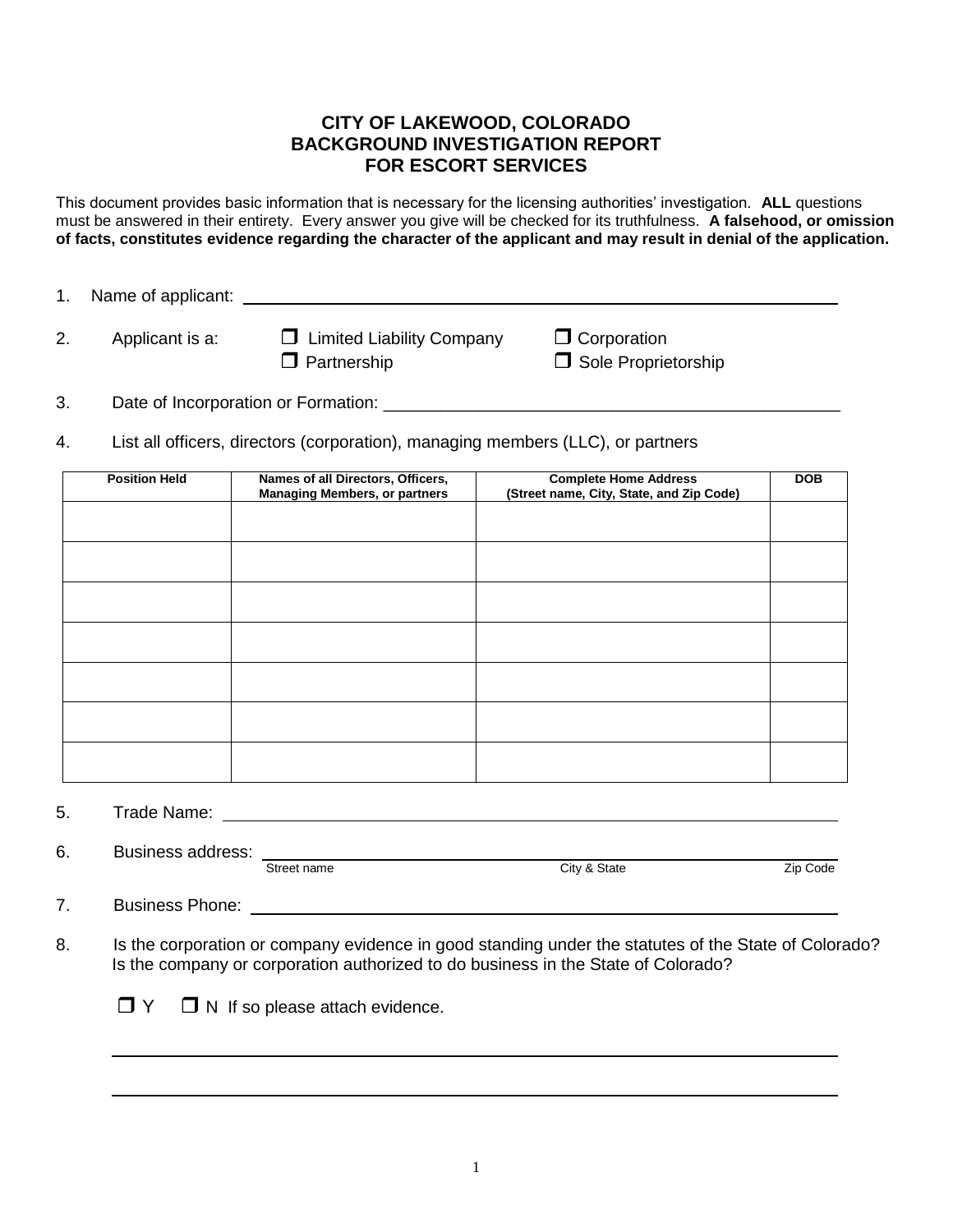## **PERSONAL INFORMATION**

| 9.  | Your name: __   |                                                                                                                                                                                                                                |                   |                                             |                |
|-----|-----------------|--------------------------------------------------------------------------------------------------------------------------------------------------------------------------------------------------------------------------------|-------------------|---------------------------------------------|----------------|
|     |                 | Last Name                                                                                                                                                                                                                      | <b>First Name</b> |                                             | Middle Initial |
| 10. |                 |                                                                                                                                                                                                                                |                   |                                             |                |
| 11. | Home Address: _ | <b>Street Name</b>                                                                                                                                                                                                             |                   | City & State                                | Zip Code       |
| 12. |                 | Home Phone: (Area Code)                                                                                                                                                                                                        |                   |                                             |                |
| 13. |                 |                                                                                                                                                                                                                                |                   |                                             |                |
| 15. |                 | Sex: □ F □ M 16. Race: __________________17. Eye Color: _______________________                                                                                                                                                |                   |                                             |                |
| 18. |                 | Height: ________________________ 19. Weight: _______________ 20. Hair Color: ______________                                                                                                                                    |                   |                                             |                |
| 21. |                 |                                                                                                                                                                                                                                |                   |                                             |                |
| 22. |                 | Driver's License No.: Note that the set of the set of the set of the set of the set of the set of the set of the set of the set of the set of the set of the set of the set of the set of the set of the set of the set of the |                   | 23. State Issuing Driver's License: _______ |                |
| 24. |                 | Has your driver's license ever been suspended or revoked?                                                                                                                                                                      |                   | $\Box$ Y                                    | ΠN             |
| 25. |                 | If yes, please explain (include date and location): ____________________________                                                                                                                                               |                   |                                             |                |
|     |                 |                                                                                                                                                                                                                                |                   |                                             |                |
| 26. |                 | Is your driver's license suspended, revoked, canceled or denied now?                                                                                                                                                           |                   | $\Box$ Y                                    | ΠN             |
| 27. |                 | If yes, please explain (include date and location ______________________________                                                                                                                                               |                   |                                             |                |
|     |                 |                                                                                                                                                                                                                                |                   |                                             |                |
| 28. |                 | Are you a U.S. Citizen? □ Y □ N 29. Permanent Residence No.: 11. 12. 29. Permanent Residence No.:                                                                                                                              |                   |                                             |                |
| 30. |                 |                                                                                                                                                                                                                                |                   |                                             |                |
| 32. |                 |                                                                                                                                                                                                                                |                   |                                             |                |
|     |                 |                                                                                                                                                                                                                                |                   |                                             |                |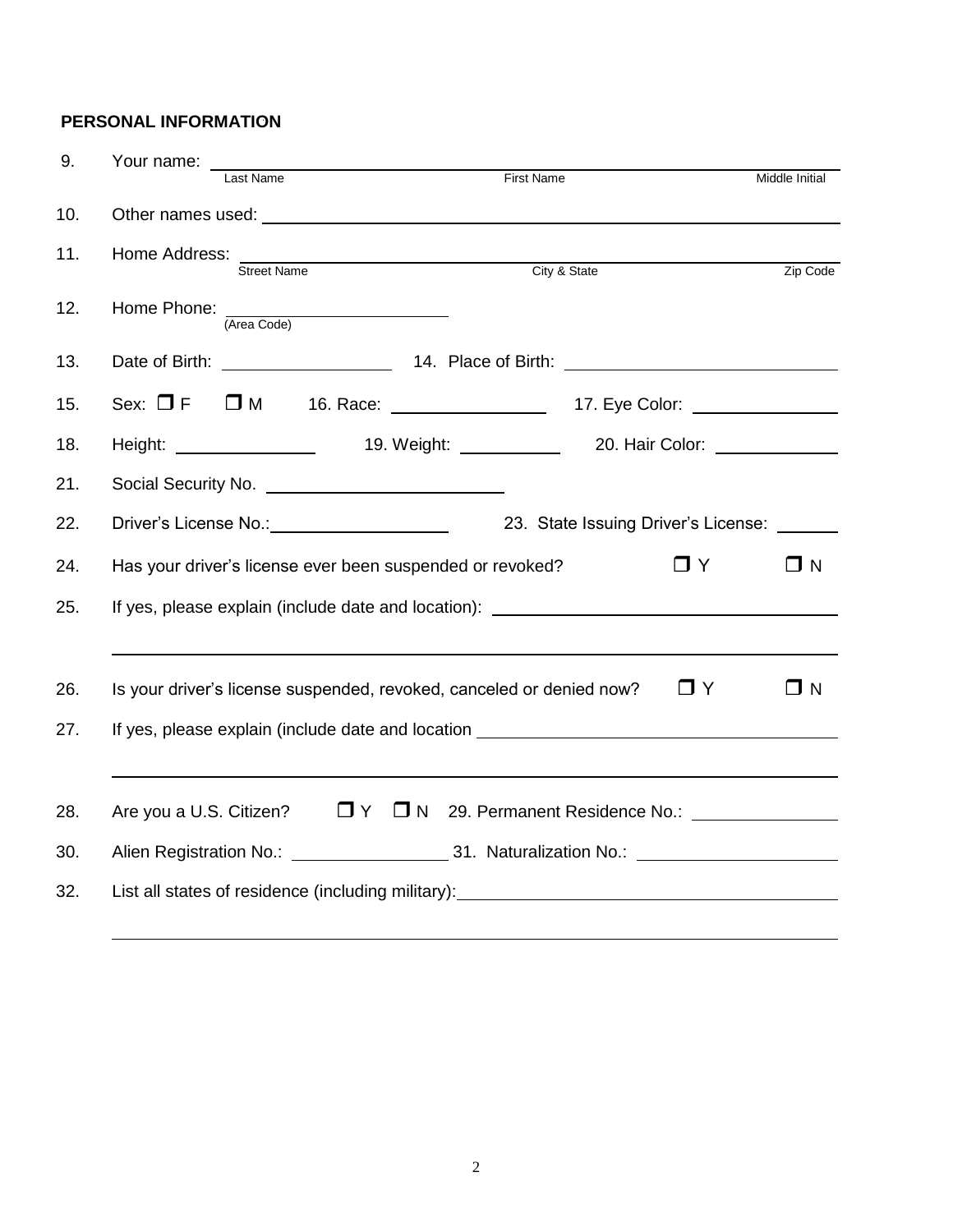## 33. List addresses for the past five years (attach separate page if necessary)

| <b>Street Address</b> | City, State & Zip Code |  |  |
|-----------------------|------------------------|--|--|
|                       |                        |  |  |
|                       |                        |  |  |
|                       |                        |  |  |
|                       |                        |  |  |

## **EMPLOYMENT HISTORY**

| 34. | Name of present employer:               |                           |
|-----|-----------------------------------------|---------------------------|
| 35. | Type of Business:                       | 54. Current Position:     |
| 36. | <b>Business address:</b><br>Street name | City, State<br>Zip Code   |
| 37. | Business phone no.:<br>(Area Code)      | 57. Length of Employment: |

38. Employment for the last 10 years:

| <b>Company Name</b> | <b>Complete Address</b><br>Include street name, city, state and zip | <b>Telephone</b><br><b>Number</b> | <b>Position</b><br>Held | From/To |
|---------------------|---------------------------------------------------------------------|-----------------------------------|-------------------------|---------|
|                     |                                                                     |                                   |                         |         |
|                     |                                                                     |                                   |                         |         |
|                     |                                                                     |                                   |                         |         |
|                     |                                                                     |                                   |                         |         |

| Have you ever been discharged from a position? $\Box$ Y $\Box$ N If yes, please explain:<br>39. |  |  |  |  |
|-------------------------------------------------------------------------------------------------|--|--|--|--|
|-------------------------------------------------------------------------------------------------|--|--|--|--|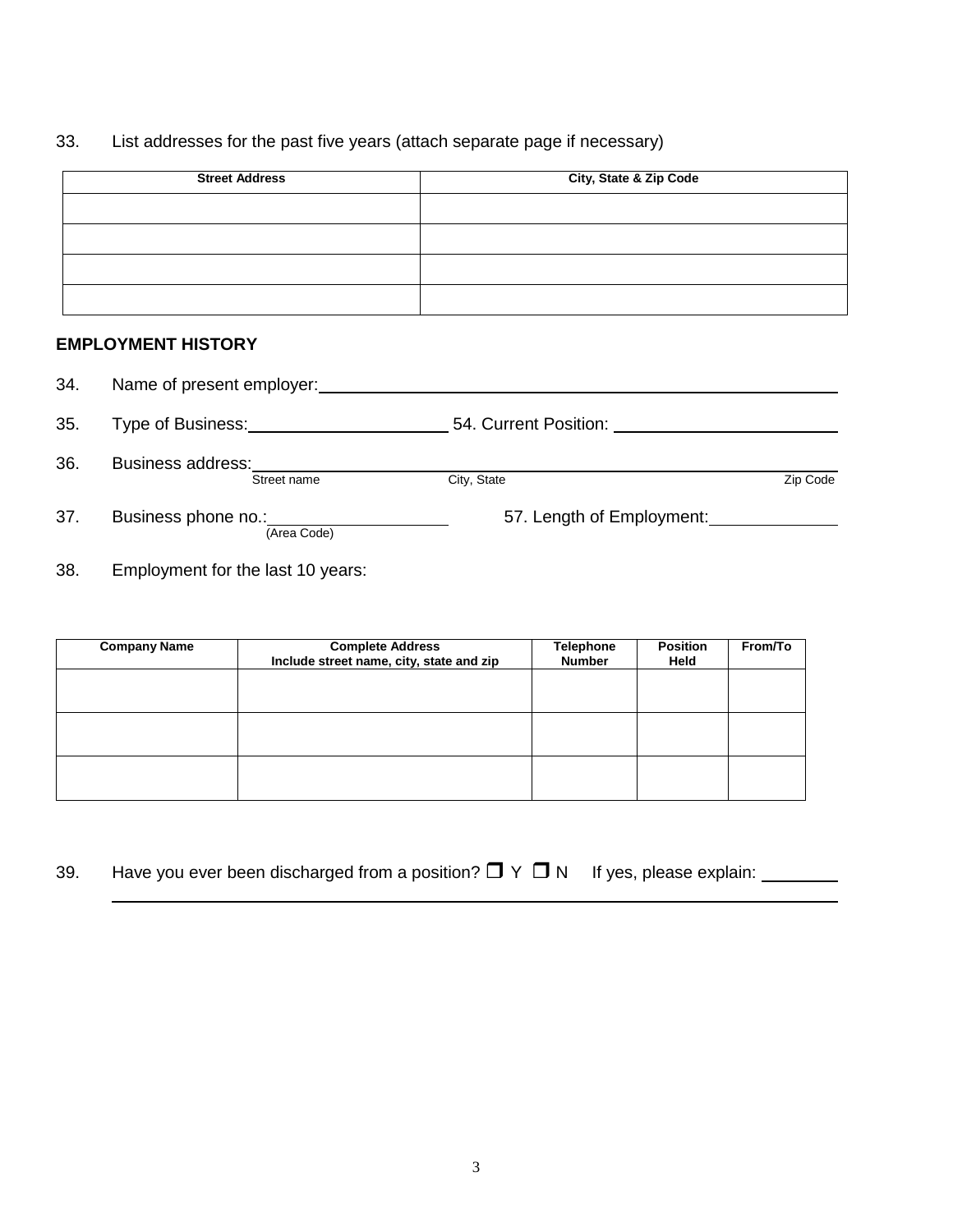## **ADDITIONAL BACKGROUND INFORMATION**

- 40. In the previous 5 years have you ever had a license, permit, or authorization to do business denied?  $\Box$   $\Upsilon$   $\Box$  N If yes, list Business license type, date, jurisdiction and details:
- 41. In the previous 5 years have you ever had any professional or vocational license or permit denied, revoked, or suspended?  $\Box Y \Box N$ If yes, list license type, date, jurisdiction and details:
- 42. List all of your arrests (include date, charge, location, conviction, sentence and disposition):
- 43. List all civil court actions (include divorce, name changes) along with the names of litigants, dates, court of jurisdiction and cause of action:
- 44. List all of your traffic charges (include date, location, charge, conviction, sentence, and disposition):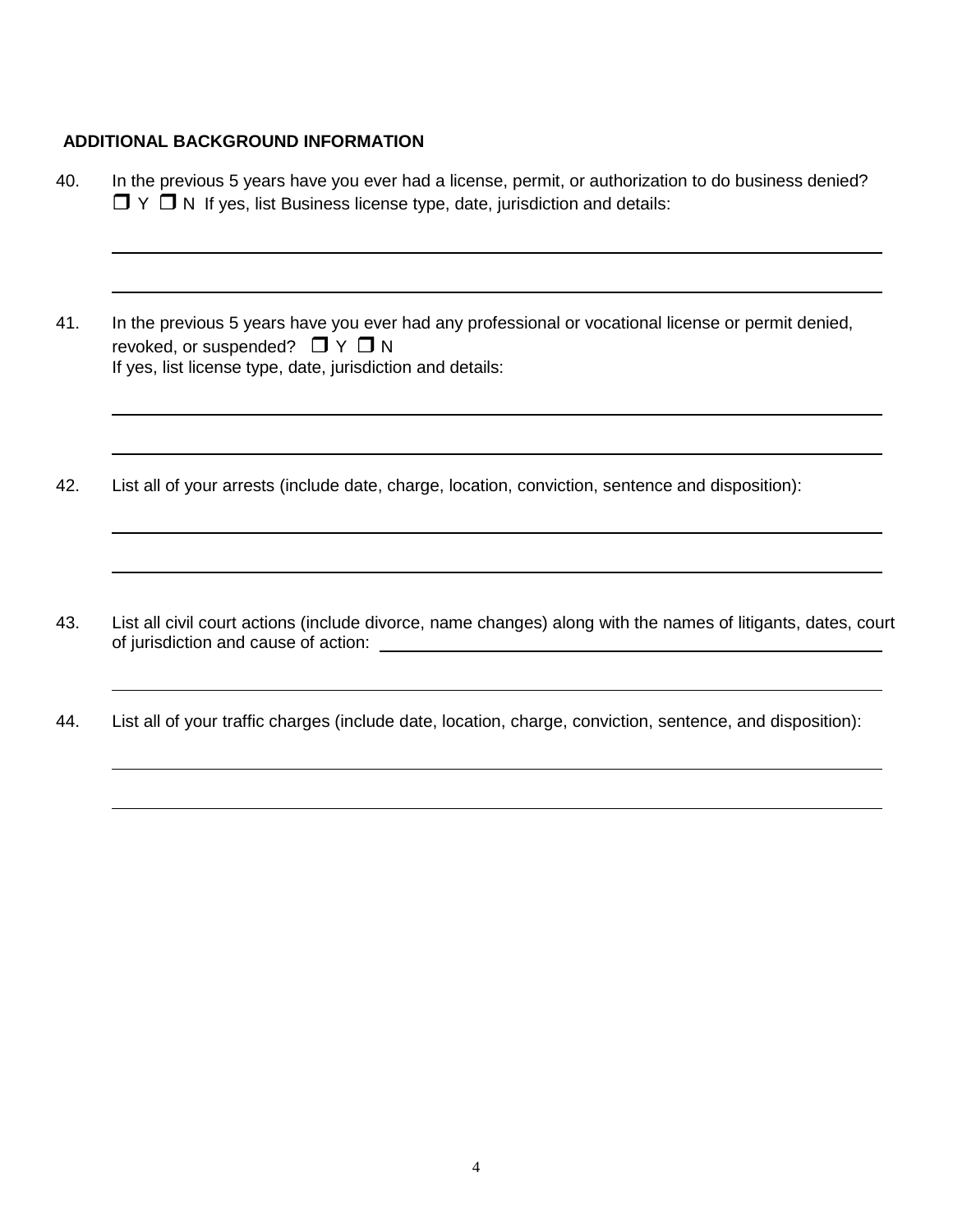#### **ADDITIONAL DOCUMENTS CHECKLIST**

- ( ) Lawful presence affidavit
- ( ) Copy of criminal history from the state of Colorado
- ( ) Stamped Articles of Incorporation and/or Certificate of Good Standing (if incorporated 2+ years)<br>
( ) Partnership Agreement<br>
( ) Stamped Articles of Organization
- ) Partnership Agreement
- ) Stamped Articles of Organization
- ( ) Certificate of Authority (if foreign company)

I certify that the information contained in this Background Investigation Report and all attachments hereto is true and complete. I understand that any misrepresentation, falsification, or omission may result in the rejection of this application or suspension/revocation of the license. I consent to the release of all financial information relative to this application.

I understand that I have a continuing obligation to provide updated information on questions in applications submitted to the City. I further understand that I will need to be fingerprinted and photographed. Should an answer change, or new information become available, I will contact the City at 303-987-7080.

| Applicant's Signature  | Date |  |
|------------------------|------|--|
|                        |      |  |
| Notary Public          |      |  |
| My Commission Expires: |      |  |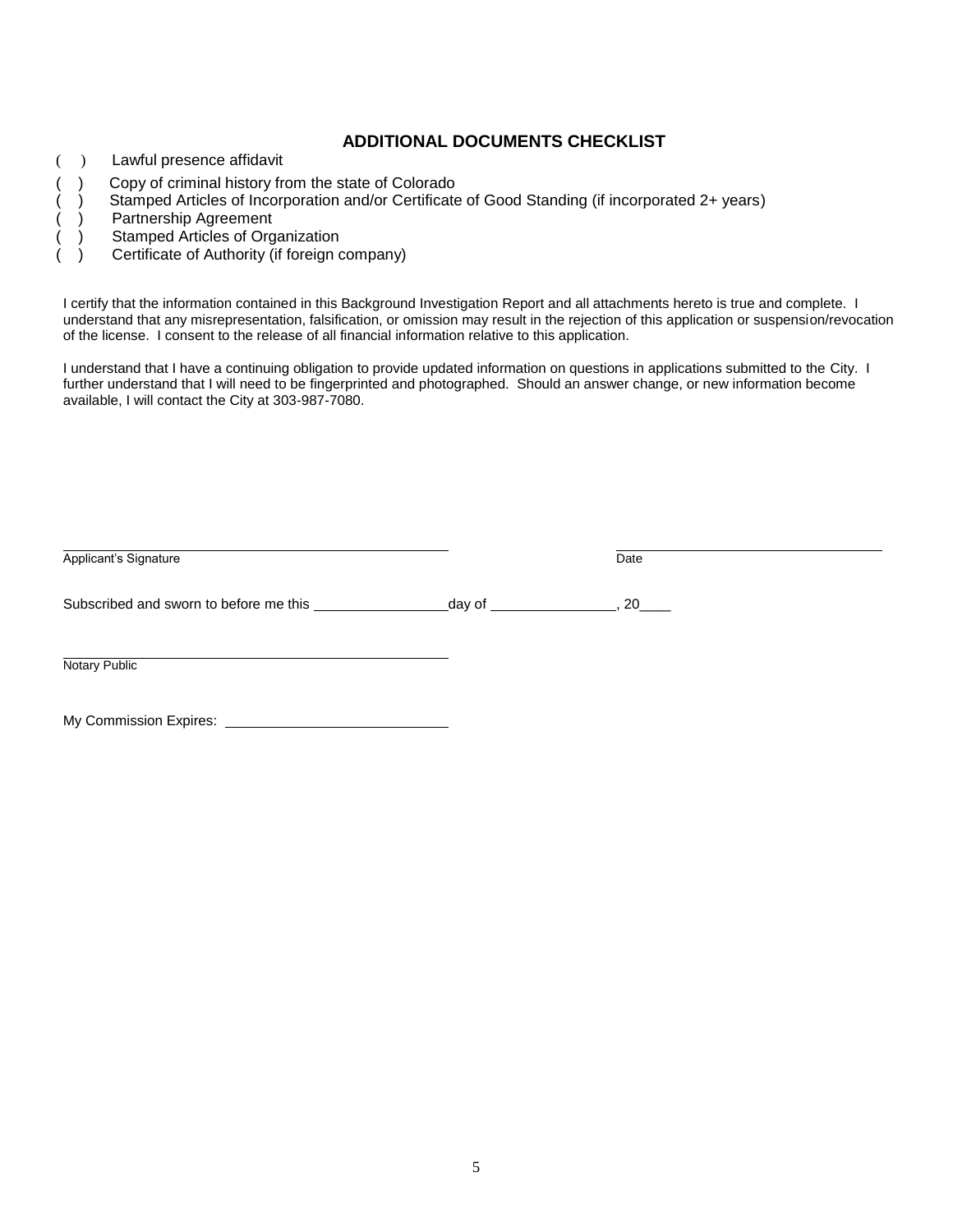|               | City Clerk's Office – Referral to Police Department – Date _____________ |   |               |                            |                                                  |
|---------------|--------------------------------------------------------------------------|---|---------------|----------------------------|--------------------------------------------------|
|               | Criminalistics:                                                          |   |               |                            |                                                  |
|               |                                                                          |   |               |                            |                                                  |
| $\lambda$     | Photographs                                                              |   |               | By:                        |                                                  |
| $\mathcal{E}$ | Fingerprints                                                             |   |               | Date:                      |                                                  |
|               | LPD Identification No.                                                   |   |               |                            |                                                  |
|               |                                                                          |   |               |                            |                                                  |
|               | <b>Investigation Division:</b>                                           |   |               |                            |                                                  |
|               | Criminal History                                                         |   |               |                            |                                                  |
| $\lambda$     | Yes                                                                      | € | $\lambda$     | No - Criminal Record, NCIC |                                                  |
| $\lambda$     | Yes                                                                      |   | $\lambda$     | No - Criminal Record, CCIC |                                                  |
| $\lambda$     | Yes                                                                      |   | $\mathcal{L}$ |                            | No - Criminal Record, Lakewood Police Department |
| $\lambda$     | Yes                                                                      |   | $\lambda$     |                            | No – Criminal Record, Jeffco Sheriff's Office    |
| $\lambda$     | Yes                                                                      | ( | $\mathcal{L}$ |                            | $No - Criminal Record,$                          |
| $\lambda$     | Yes                                                                      |   | $\lambda$     |                            |                                                  |
|               |                                                                          |   |               |                            |                                                  |
|               | Memorandum Completed: () Yes                                             |   |               | ) No<br>$\left($           |                                                  |
| By:           |                                                                          |   |               |                            | Date:                                            |
|               | Investigator                                                             |   |               |                            |                                                  |
|               |                                                                          |   |               |                            | Date:                                            |
|               | Reviewing Supervisor                                                     |   |               |                            |                                                  |
|               |                                                                          |   |               |                            |                                                  |
|               | Recommendation:                                                          |   |               |                            |                                                  |
|               | ( ) Approval                                                             |   |               | $($ ) No Recommendation    | ( ) Disapproval                                  |
|               |                                                                          |   |               |                            | Date:                                            |
|               | <b>Investigation Division</b>                                            |   |               |                            |                                                  |

6